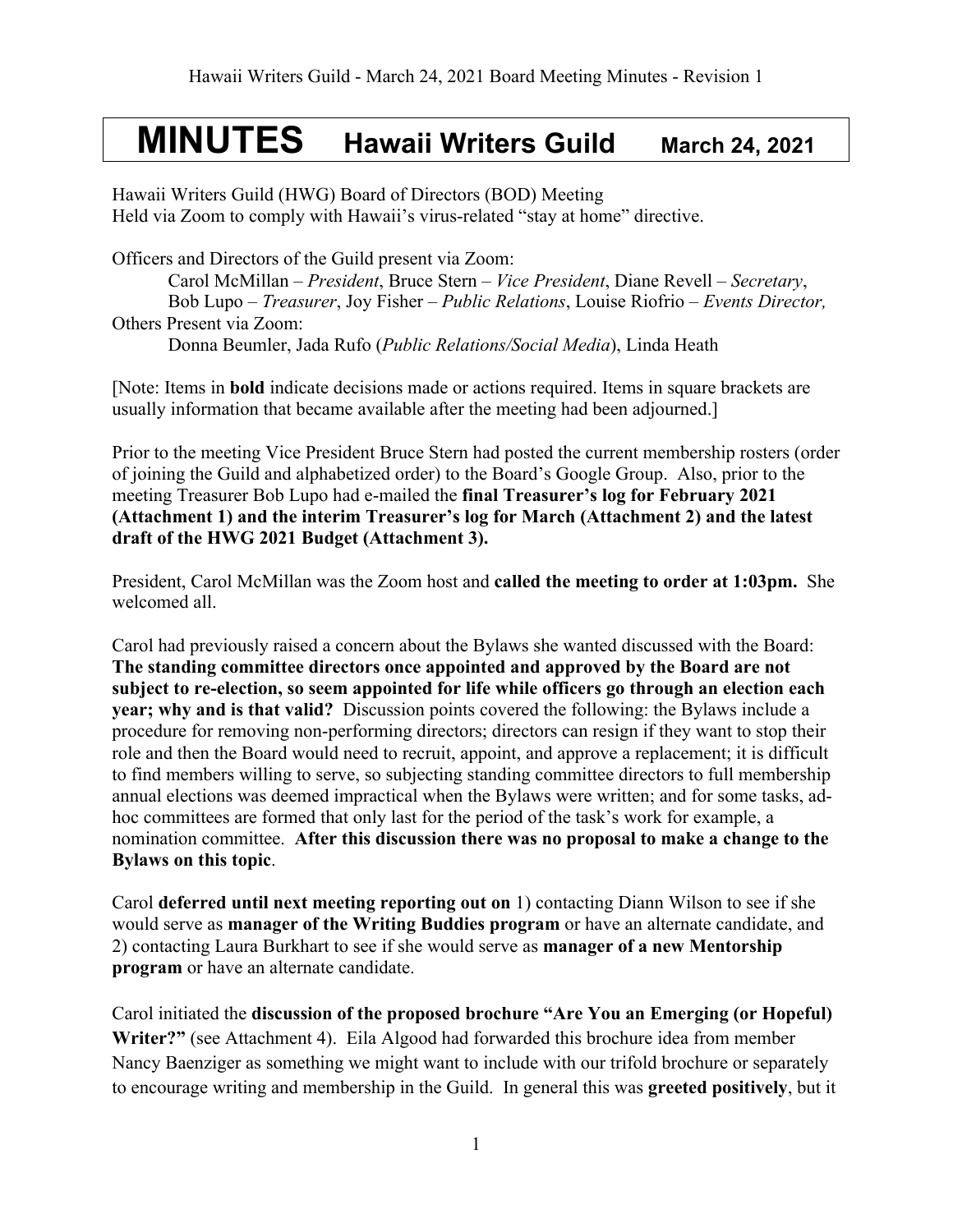was suggested it be **reduced in some manner to fit on a single sheet of paper**. **Diane Revell agreed to take that on.** The version in Attachment 4 is the result with it converted to a single sheet, double-sided printout. [**Diane will send a PDF version to Board members for future use**.]

**Secretary, Diane Revell called for approval of the Minutes of the February 24th, 2021 HWG Board of Directors Meeting**. The measure passed unanimously. The minutes **will be posted to the Guild's website** in an archive location for minutes. When this is done by the Webmaster, **the Secretary will send an e-mail to all members with the link**. [Both posting and e-mail completed 3/29.]

**Bruce Stern, Vice President**, provided a summary of the **membership status with 72 active members that includes two student members** with no change since the prior meeting report on active membership. There are 5 members listed as inactive as their dues are delinquent for 3 or more months. Bruce had **updated the initial release of the Opt-In Contact List and e-mailed it March 3rd to those on the list after the most recent additions were incorporated**. He won't send out another update until April. There are now had 34 members on the list.

**Treasurer, Bob Lupo provided a summary of the final February Treasurer's log with details provided in Attachment 1 and the interim March log with details in Attachment 2**. We ended February and began March with an ASB Balance of \$4,130.18. March as of the 23<sup>rd</sup> had 7 full membership renewals for \$280 inflow with no outflow though the bank service fee of \$5 will come due at the end of the month. March ASB balance as of the 23<sup>rd</sup> was \$4,410.18.

Next **Bob Lupo went over a summary of the proposed budget for 2021 with the finance history actuals of the prior years included for reference.** The Guild's ASB balance to date in March totals \$4,410.18 as of  $3/23/21$ . Aggregate 2020 operating expenses totaled \$2,282.41-markedly lower than 2019's total expenses of \$3,940.26. The *savings* was due obviously to Covid-19's impact. He kept 2021 Gross Receipts estimates low, staying with 55 paying members (see Note\* below for rationale) for this year, and estimated cash donations and other gross receipts in-line with last year to arrive at 2021 estimated revenues of \$3,336. He increased estimated operating expenses year-over-year to accommodate potentially higher Legal Expenses and in anticipation of a return to some semblance of normalcy in 2021. Hence, he projected increases in our annual dinner event, increased participation in local island festivals, and estimated outlays for Website Domain expenses, YouTube, and Zoom link costs. Hence, estimated 2021 operating expenses aggregate \$3,120 (up  $\sim$  37% year-over-year) to produce estimated net operating income of \$216, and estimated Retained Earnings (ASB Account) of \$3,695.18 at year-end.

(NOTE\*: Presently, we have ~65 regular paying members not more than 2 months past due, but membership renewals and new member initiations have exhibited notoriously irregular payment patterns in past years. Of members current to date,  $\sim$  14 have been tardy renewing their membership in previous years. Hence, the reason for maintaining estimated 2021 paying members at 55--the same as in 2020.)

**Joy raised the question about the HANO dues being in the budget as she (and others agreed) it would be good to continue our membership with them.** Bob said they were not a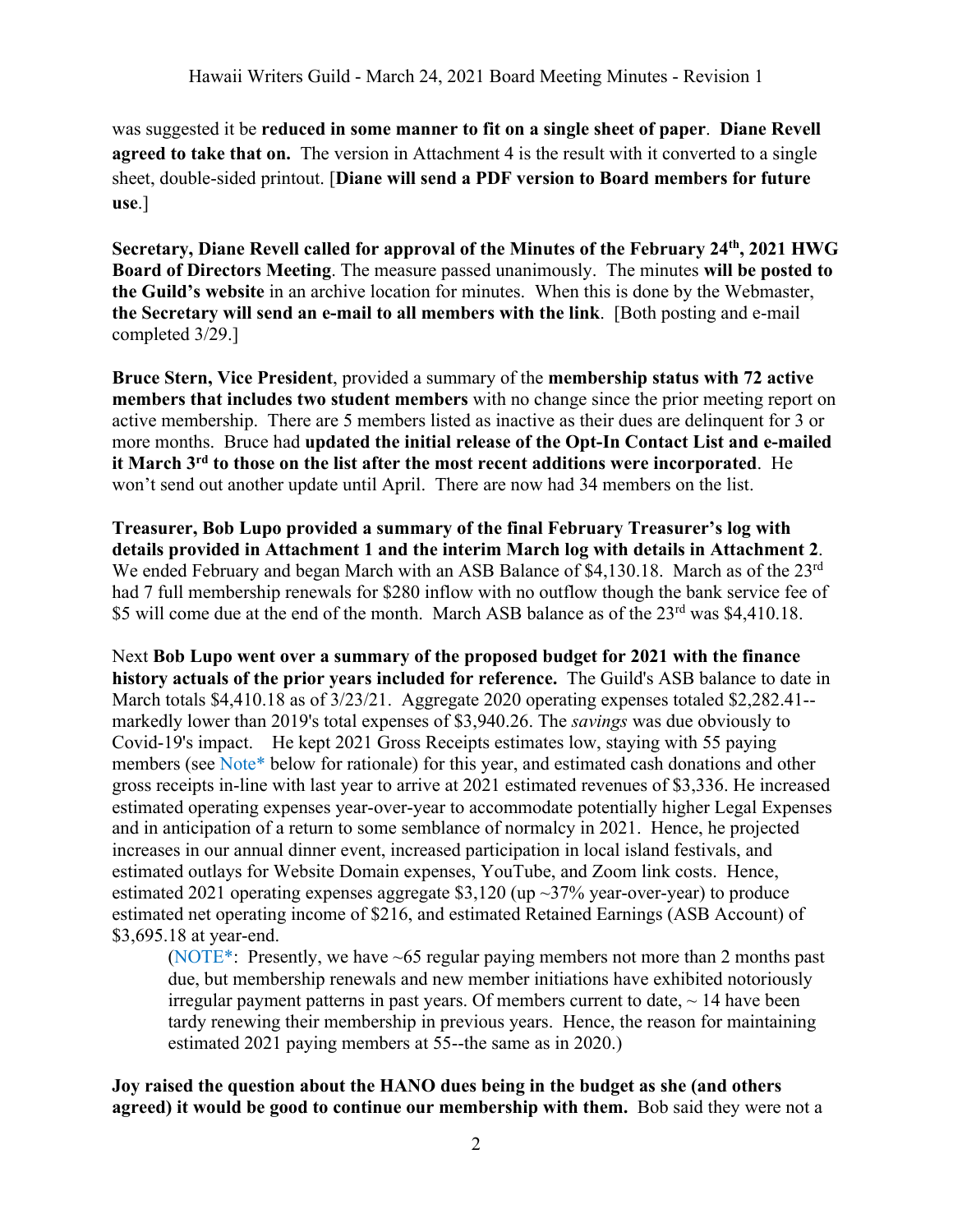separate line item, but to fit all but the budget items on 1 page **he combined some items. Included in the 2nd line of operating expenses** are listed the 501 c-3 legal expenses plus some other items **including HANO membership**. There were no other questions.

**[**Diane realized well after the Board meeting that **we did not propose a resolution to approve the budget, so initiated that via e-mail exchanges on March 28th. By March 30th she had received six "ayes" that exceeded the quorum requirement of at least 5 as all votes returned were positive.** We need to approve our 2021 budget so that those agreed expenses can be paid as they occur without again seeking Board approval and only unanticipated 2021 expenses would need to be brought up for separate approval. On **March 30<sup>th</sup>, Bob Lupo made one more update** accounting for a recent expense and donation that he provided to the Secretary. This is **also part**  of Attachment 3 labeled as the March 30<sup>th</sup> update. Per Bob, this Guild's 2021 Budget was updated to reflect the actual \$104.71 expense for the Trifold, Joy's donation to cover it, and an estimated additional \$50.00 in the Vinyl Banner/T-Shirts/Trifold line item to cover potential additional expenses in that category. **The result is the total estimated 2021 operating income increases to \$270.71 from \$216.00, and estimated year-end '21 Retained Earnings rises to \$3,749.89 vs. \$3,695.18 previously.** Diane sent a follow-up e-mail to the Board on March 31st with the update to see if any issues and if their prior votes remained the same.]

Committee Reports/Updates:

**Louise Riofrio, Events Director** said members are holding a **pop-up bookstore at Kamuela's Pukalani Stables Wednesday Farmers Market** including today. **Since March 9th, they are also holding one at the Waikoloa King's Shops Tuesday Farmers Market** and hope to return to Saturdays at Pukalani Stable sometime when space opens again. **She has continued to send out an invitation to our members to come** with their books to sell or just visit at any of these events and feels it pays for itself even though no longer Guild sponsored.

Currently any other festival events or public readings we have participated in the past are on hold or cancelled due to the pandemic. It was suggested by Joy the **likely first public reading event will be in Volcano by the writers group there that published their own anthology** and have held off on a public reading event so far due to the pandemic. Since the venue at Ira Ono's location is tented but not completely enclosed, it would be suitable sooner than holding it in an indoor location.

**The Public Relations Director, Joy Fisher**, said **the PR release about our 2nd edition of Latitudes recently appeared in the Kohala Mountain News** (previously appeared in other publications on her Media Links list).

Regarding the **Newsletter Editor** job that Joy will do along with Cece Johansen, she and Cece have had **some further discussions but no issue put out yet**.

1. They plan to **use a format similar to the latest Latitudes edition with table of contents links to each section**. Carol McMillan mentioned a recent Guild member, Charles Roberts has done web design and seems interested in helping the Guild, so might help Joy with this.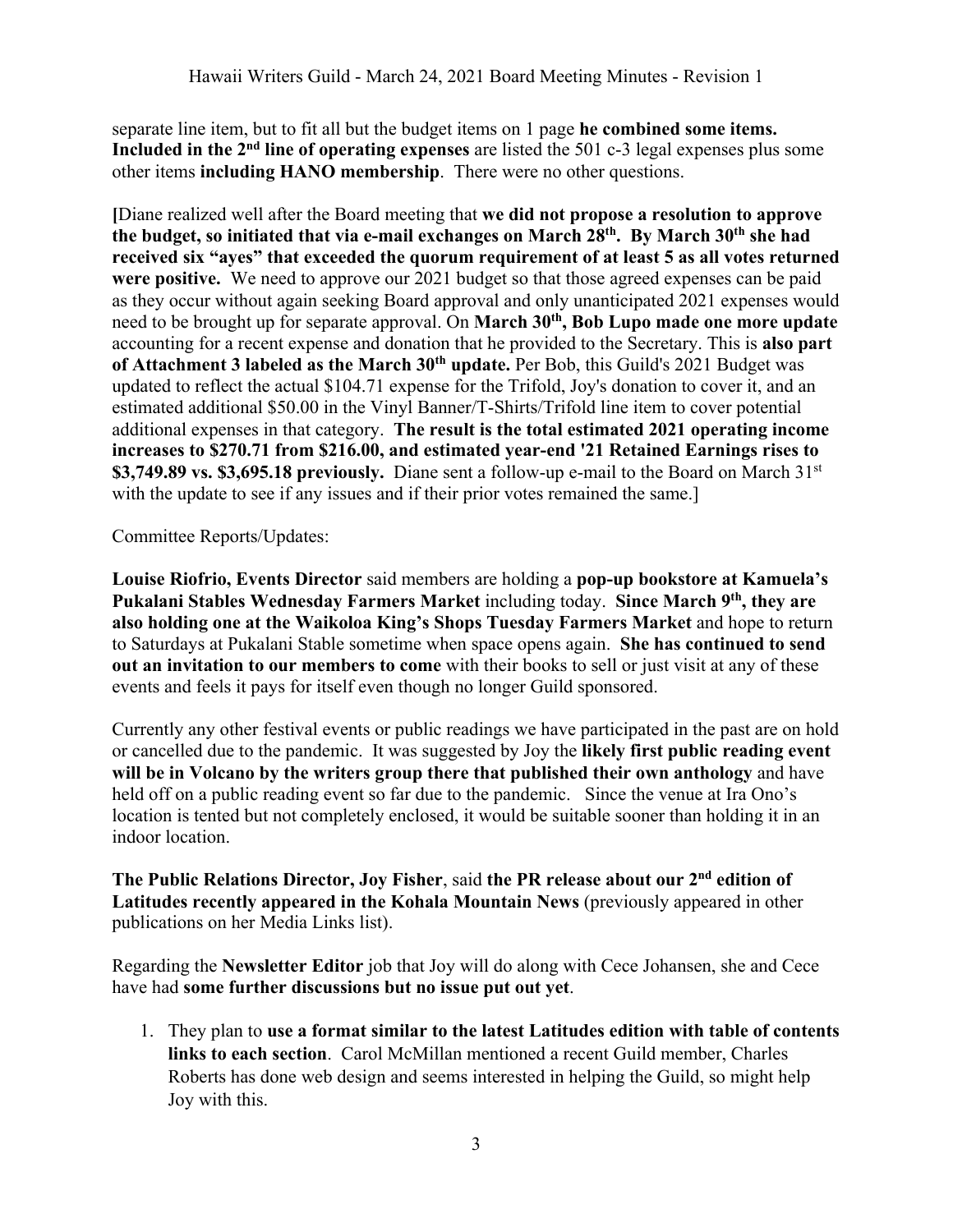Hawaii Writers Guild - March 24, 2021 Board Meeting Minutes - Revision 1

- a. Related to the Latitudes format, Bruce Stern said it was a nit, but he hoped they would change one thing by not having the link to each item as in Latitudes where it opens a new window and instead make it so it doesn't leave the computer screen left with many open browser windows.
- b. Instead it would be better to have the window opened be such when going to "Return to Index Page  $\rightarrow$ " it returns to the original window, not open another one, and closes the item page window, too.
- 2. Joy **wants to do a feature story on how the Volcano Writers Group worked together to put out their anthology of short stories;** *Out of Our Minds: Voices from the Mist*.
- 3. The plan is to also **include in the Newsletter interviews with new members and reviews of members' recently published books**.
- 4. Also, she and Cece are considering having **genre columns written by members**, so the Newsletter could have a Poetry Corner as an example. These genre columns would rotate so not all genres in each newsletter.
- 5. Joy also mentioned to Carol a suggestion for a **HWG President's column for incorporation as a type of short introduction to each Newsletter; Carol indicated she'd be willing to do that**.
- 6. With the recent withdrawal of Peter Georgas due to family health and issues making travel to Hawaii difficult, **Joy thought a feature article on Peter and his past role in the Guild would make a fitting farewell**.

We became an official associate of the Berkeley branch of the CWC, to exchange information on our events including our HWG YouTube Channel series. **Our members can check their event tickets page for upcoming events** that as an Association Affiliate our members can attend now we are approved. https://www.ticketsource.us/california-writers-club-berkeley-branch. **Joy attended a recent Berkeley CWC event on Grant Writing for Writers** and the kinks seen for a prior event have been worked out. She will continue to inform the members as they add new events. For **the grant writing session she attended the one big takeaway was to make in person contact (via phone is okay) to get more information** such as the types of proposals of prior grant winners.

Joy is working on **updating our HWG tri-fold brochure** used to hand out information on the Guild and its activities as well as how to join. She made lots of progress on the brochure and expects to send it to Board members for approval soon. [Joy sent it out for comments and after one more iteration felt it was completed and had **100 copies printed that are now available as of March 30th**.]

We had a discussion of the **opportunity to apply for next year's Laura Jane Musser Fund grant.** It was agreed this looked like a good fit for the Guild and its mission. Joy had found that all of the past grants were given for operating expenses so no specific details that would help us were evident. We **would need a person to lead the effort to create the grant proposal for submittal in the February-March 2022 time frame**. Joy said she looked and all the prior grants were given for the maximum amount of \$10,000. Carol McMillan mentioned she had worked some years ago on a grant and thought some of that experience might be useful; she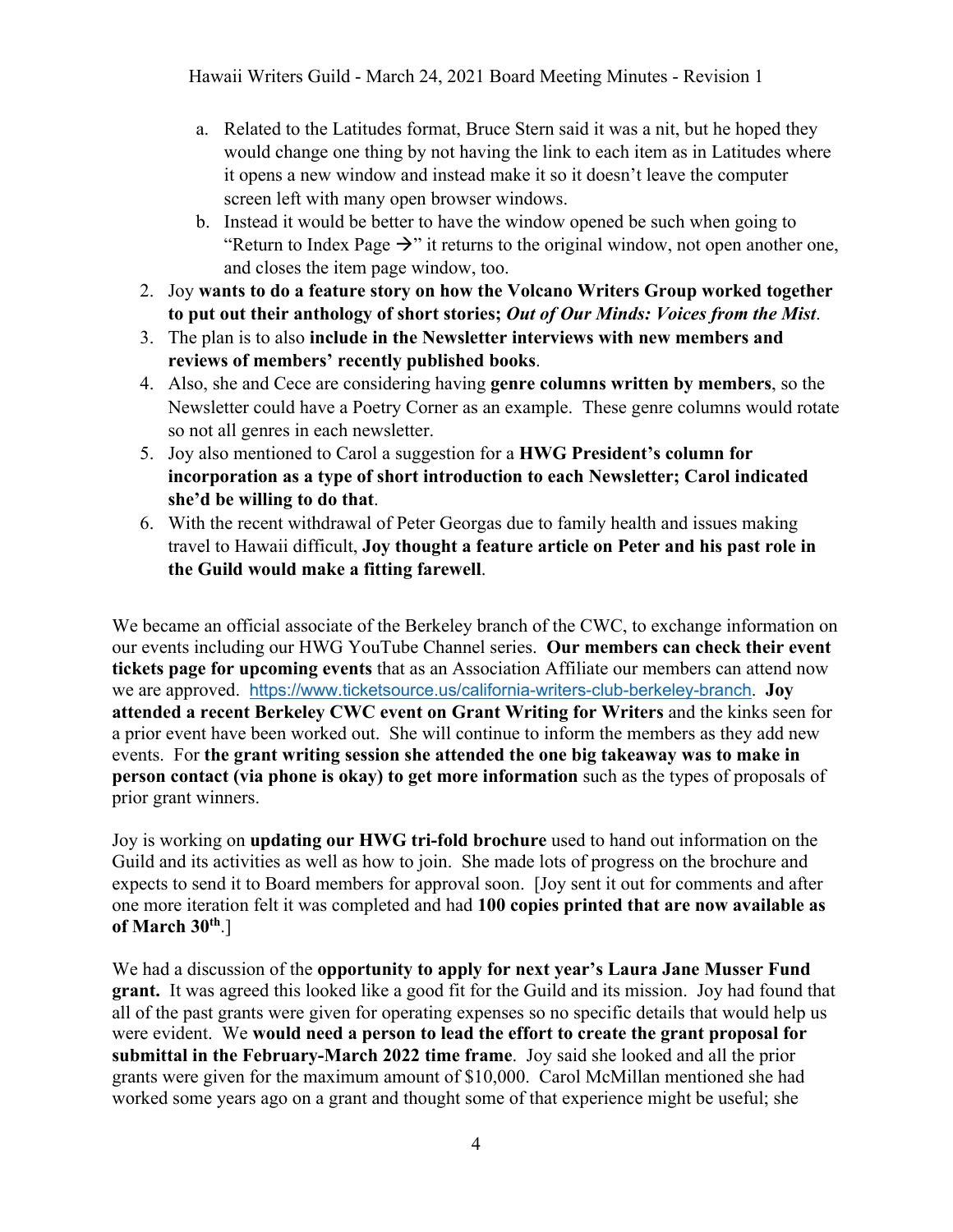thought promotion of writing/reading in the native Hawaiian language for children could be one idea for a grant. A children's writing contest (not necessarily specific to the Hawaiian language) was suggested as it had been raised early in HWG's existence as a goal. Someone mentioned our member Holly Algood had experience in grant writing and fundraising. **It was suggested a message should be sent to the full membership to see who would like to work on defining a project and working on the grant proposal. Joy agreed to send this message.** We do not usually get much response to those types of messages, but it is a starting point.

**Our Webmaster, Duncan Dempster,** had previously let us know he would be **unable to attend**. Carol had said she had hoped to talk with him about **how we might use our website to participate in the National Poetry Writing Month that is April of each year**: https://www.napowrimo.net/. She thought **a moderator** would not be necessary, but Bruce and others said it **would be necessary**. She thought it could be just for members to post poems and others though could read them as had been done with a prior writing group she'd been involved in. Our website is open to the public and as we do not have member login ability activated, **we could not control poetry posting to just members if we opened the website up to posting**. **Facebook was mentioned as an option for poem posting as we have a HWG Members Facebook page**, but not all members are on nor want to be on Facebook.

Another item on the agenda had been a discussion of **the role of a diversity coordinator. Johnson Kahili was not able to join us, but Carol planned to invite him to the next meeting**.

An item raised to the Board via e-mails had been **whether or not we should grant an emeritus status with no dues requirement to Peter Georgas** (see comments previously in the minutes relative to Peter leaving the Guild). It was generally agreed **we did not want to create a new category of member**. We do offer at times to sponsor some members unable to pay due to hardship, but that did not seem to fit this situation. It was raised that **we could leave him on the HWG mailing list** and there was no objection to that, **but only if he wanted to remain on the distribution list; many folks get too much e-mail and he may not be interested, but if asked and he wants that, it was agreed to be okay**.

The **next regular Board meeting date** is set for **Wednesday, April 28th** at **1:00pm-2:30pm via the Guild's own Zoom account**.

The meeting was adjourned near 2:17pm.

Respectfully submitted, Diane Revell, Secretary

Announcements:

1. The **next regular Board meeting time and place: Wednesday, April 28th at 1:00pm – 2:30pm. Meetings will all be via Zoom for the foreseeable future**. Attendance via internet or phone via Zoom will be offered and if still under "stay at home" restrictions it will be the sole method used.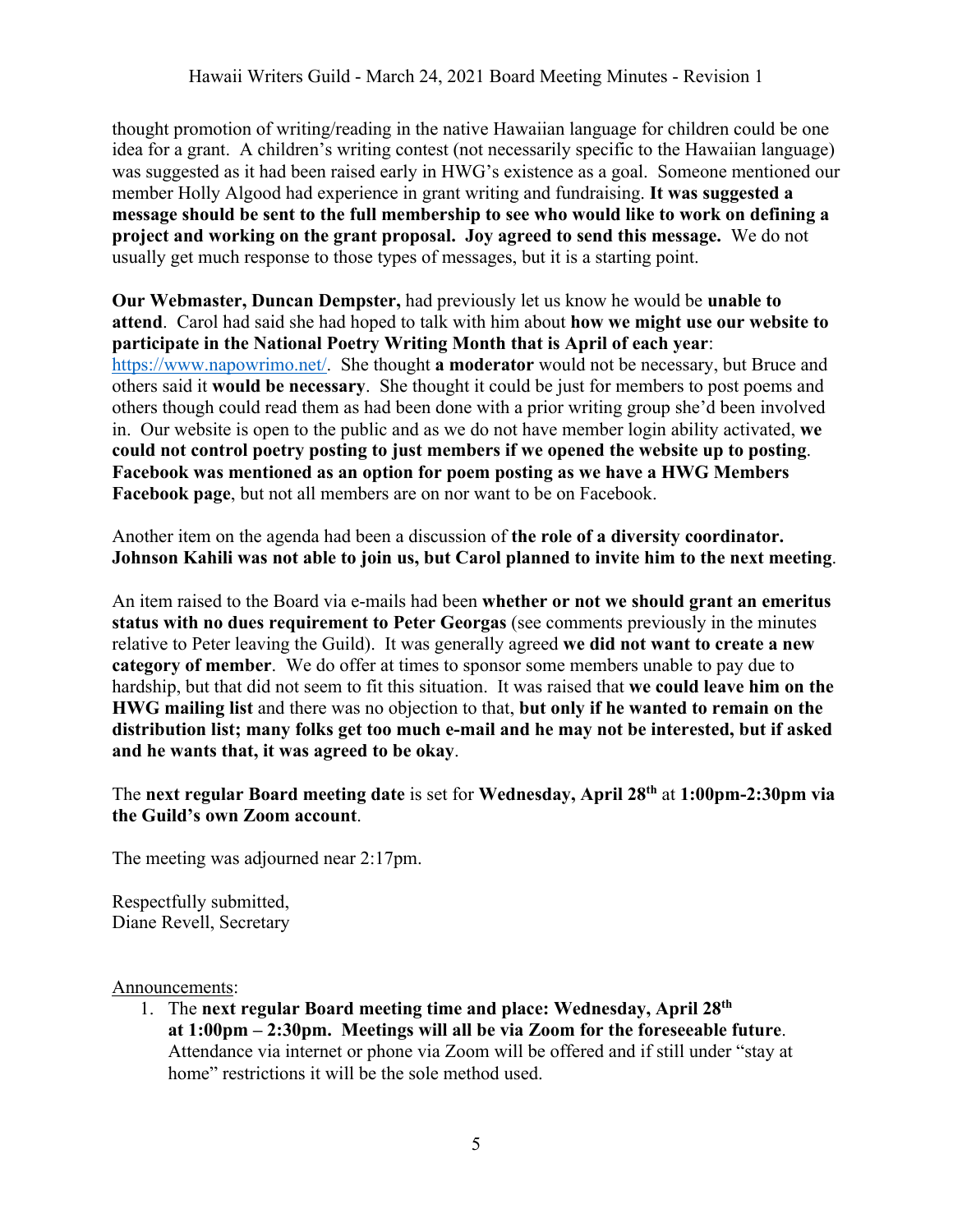Hawaii Writers Guild - March 24, 2021 Board Meeting Minutes - Revision 1

2. **Requests for items to be added to the agenda for the next regular Board meeting** should be **sent to the President Carol McMillan and Secretary Diane Revell at their e-mail addresses** (sylvanease@msn.com and diane.b.revell@gmail.com) 10-days prior to the next meeting, so **by April 18th**. The **agenda will be e-mailed April 23rd** to the full membership five days prior to the meeting.

Attachment 1: Hawaii Writers Guild Final Treasurer's Log for February 2021

Attachment 2: Hawaii Writers Guild Interim Treasurer's Log for March 2021

Attachment 3: Hawaii Writers Guild 2021 Budget (2nd Draft & 30 March 2021 Update)

Attachment 4: Hawaii Writers Guild – Writer Encouragement Brochure

Parking Lot:

- 1. **Determine who and how we will renew our Zoom and YouTube accounts for a smooth transition**. The current Zoom annual account (\$150) will **need to be renewed in April**. If we have a media manager and use the website admin e-mail address that might do it.
- 2. **Review approved HWG 2021 budget**. Confirm vote done via e-mail to approve the most recent 2021 HWG budget dated March 30, 2021.
- 3. **Review actions pending from the Feb. 10, Special Board 2021 Planning Meeting**:
	- a. **Carol to check with Diann Wilson to see if she'd be willing to continue in managing Writing Buddies activity** and if not, who she might suggest.
	- b. **Carol McMillan check if Laura Burkhart willing to help develop guidelines and manage a mentor program.**
	- c. **Duncan Dempster draft of a HWG Media Manager job description.**
	- **d. Duncan agreed to create a message to our members to point to our current writing resource information and ask the members what else they would like to see.**
	- **e. Who? - Local Resources, will need to have rules set to be sure we do not violate our 501(c)(3) commitments to avoid personally benefiting a member by providing advertising for paid services.**
	- f. **Johnson Kahili role as Diversity Coordinator: new standing committee requiring a Bylaws update or part of one of the existing committees** (PR or other)? Define job description or at least reporting to Board expectation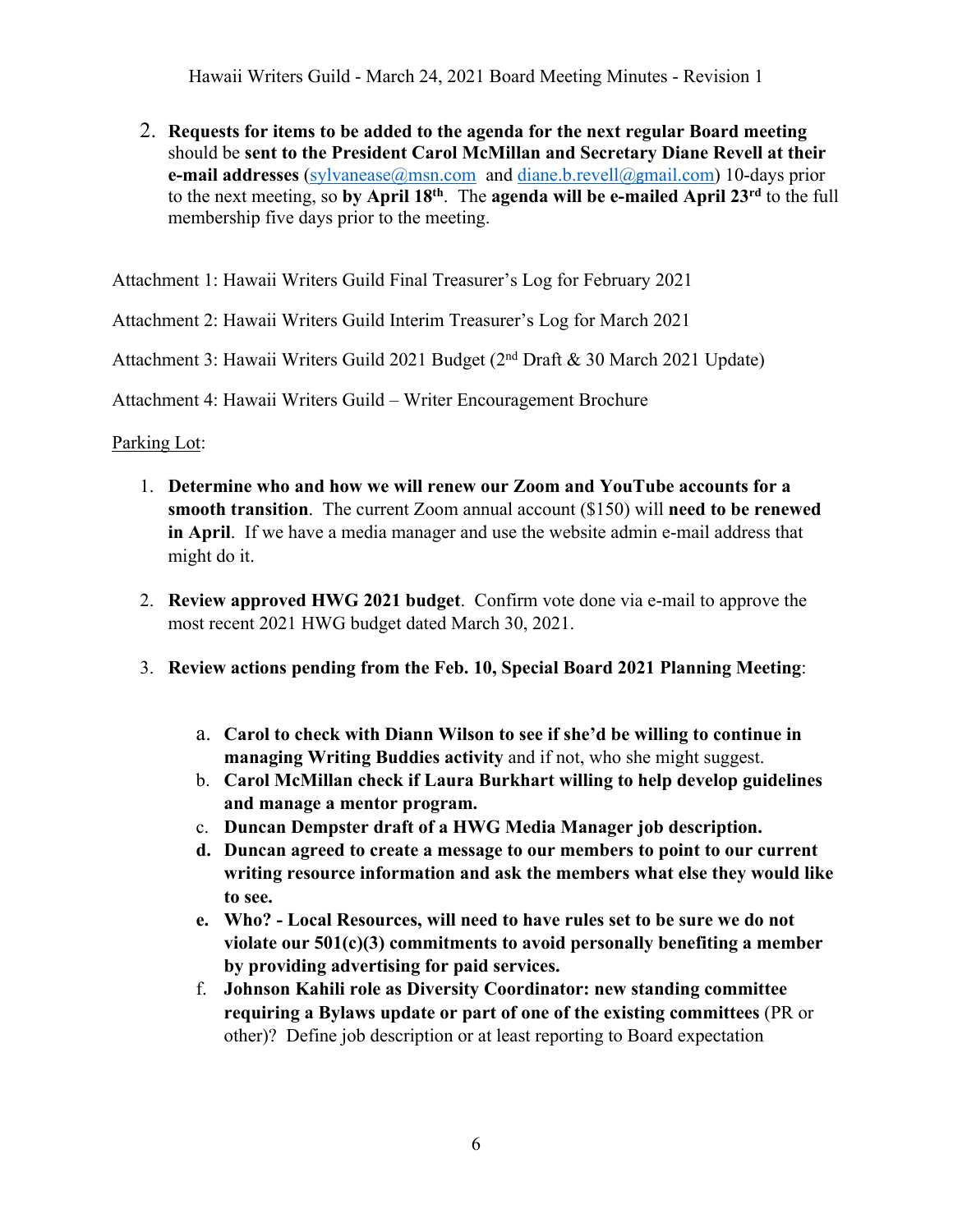### Attachment 1: Hawaii Writers Guild Final Treasurer's Log for February 2021

|                                    |                               | Hawaii Writers Guild Treasurer's Log as of February 26, 2021 |  |            |
|------------------------------------|-------------------------------|--------------------------------------------------------------|--|------------|
|                                    |                               |                                                              |  |            |
|                                    |                               | ASB Operating Balance as of January 29, 2021                 |  | \$4,004.18 |
|                                    |                               |                                                              |  |            |
|                                    |                               | <b>February Inflows</b>                                      |  |            |
|                                    |                               |                                                              |  |            |
|                                    |                               | Kendra Bruno--Membership Renewal (PayPal)                    |  | 40.00      |
| Carol McMillan--Membership Renewal |                               |                                                              |  | 40.00      |
| Tamara Hynd--Membership Renewal    |                               |                                                              |  | 40.00      |
| Amazon Smiles Tax-Exempt Rebate    |                               |                                                              |  | 11.00      |
|                                    |                               |                                                              |  |            |
|                                    | <b>Total February Inflows</b> |                                                              |  | 131.00     |
|                                    |                               | <b>February Outflows</b>                                     |  |            |
|                                    |                               |                                                              |  |            |
| <b>ASB Monthly Service Fee</b>     |                               |                                                              |  | $-5.00$    |
|                                    |                               |                                                              |  |            |
|                                    |                               | <b>Total February Outflows</b>                               |  | $-5.00$    |
|                                    |                               | ASB Operating Balance as of February 26, 2021                |  | \$4,130.18 |
|                                    |                               |                                                              |  |            |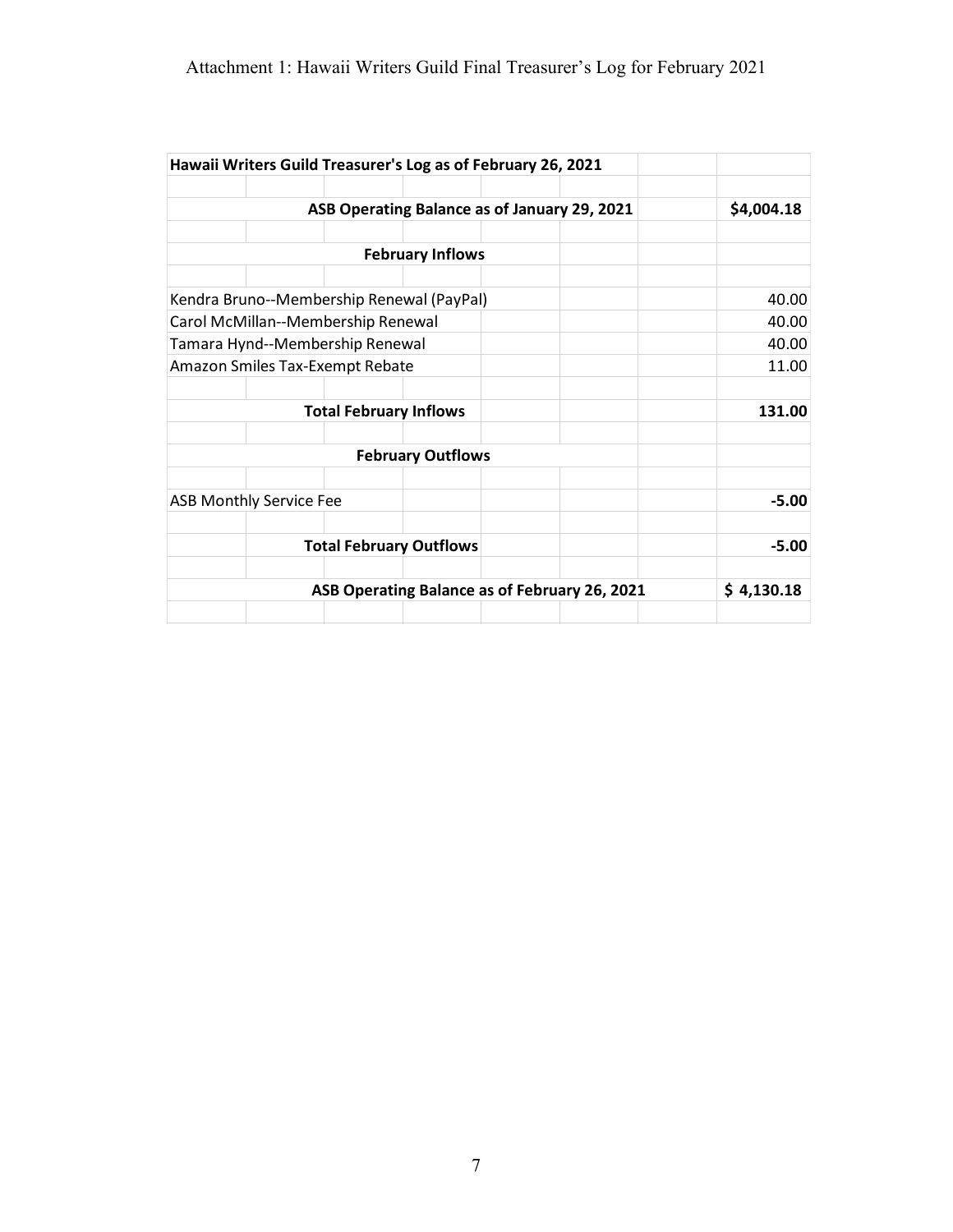|                     | Interim Hawaii Writers Guild Treasurer's Log, as of March 23, 2021                                                                                                                                                                                                  |              |  |  |
|---------------------|---------------------------------------------------------------------------------------------------------------------------------------------------------------------------------------------------------------------------------------------------------------------|--------------|--|--|
|                     |                                                                                                                                                                                                                                                                     | \$4,130.18   |  |  |
|                     | ASB Operating Balance as of February 26, 2021<br><b>linterim March Inflows</b><br>Cece Johansen<br>Virginia Fortner<br><b>Total Interim March Inflows</b><br><b>Interim March Outflows</b><br><b>ASB Monthly Service Fee</b><br><b>Total Interim March Outflows</b> |              |  |  |
|                     |                                                                                                                                                                                                                                                                     |              |  |  |
|                     |                                                                                                                                                                                                                                                                     |              |  |  |
| <b>Steve Foster</b> |                                                                                                                                                                                                                                                                     | 40.00        |  |  |
|                     |                                                                                                                                                                                                                                                                     | 40.00        |  |  |
| Eila Algood         |                                                                                                                                                                                                                                                                     | 40.00        |  |  |
| Don Kennedy         |                                                                                                                                                                                                                                                                     | 40.00        |  |  |
| Jim Gibbons         |                                                                                                                                                                                                                                                                     | 40.00        |  |  |
| Jada Rufo           |                                                                                                                                                                                                                                                                     | 40.00        |  |  |
|                     |                                                                                                                                                                                                                                                                     | 40.00        |  |  |
|                     |                                                                                                                                                                                                                                                                     | \$<br>280.00 |  |  |
|                     |                                                                                                                                                                                                                                                                     |              |  |  |
|                     |                                                                                                                                                                                                                                                                     | 0.00         |  |  |
|                     |                                                                                                                                                                                                                                                                     | 0.00         |  |  |
|                     | Interim ASB Operating Balance as of March 23, 2021                                                                                                                                                                                                                  | \$4,410.18   |  |  |
|                     |                                                                                                                                                                                                                                                                     |              |  |  |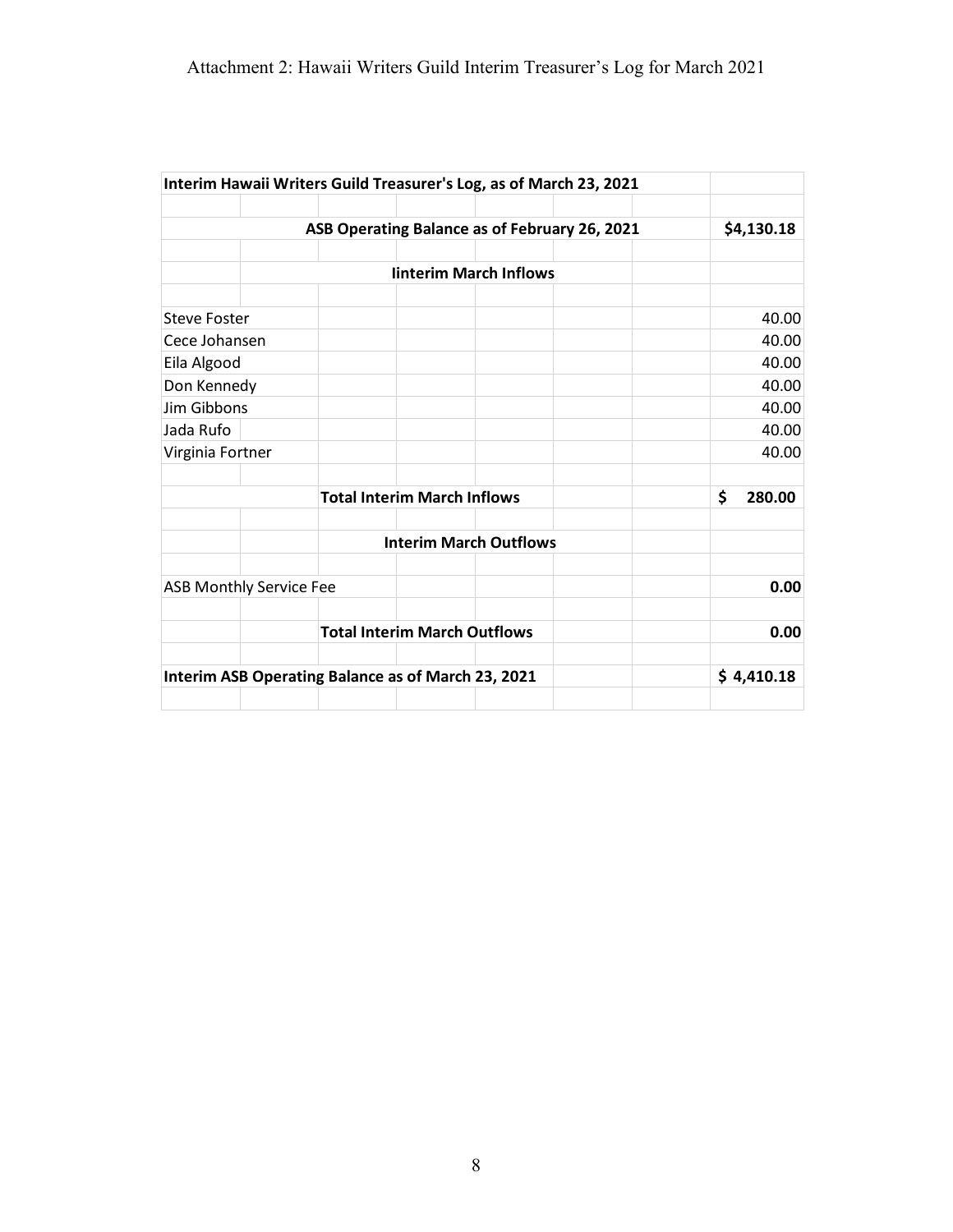## Attachment 3: Hawaii Writers Guild 2021 Budget (2nd Draft & 30 March 2021 Update)

| Hawaii Writers Guild Budget (2nd DRAFT)--2017 Actual to 2020; 2021 Estimated:                                                                       |                                                                                                                     |            |            |            |                                   |                            |
|-----------------------------------------------------------------------------------------------------------------------------------------------------|---------------------------------------------------------------------------------------------------------------------|------------|------------|------------|-----------------------------------|----------------------------|
| Revenues - Expenses = Retained Earnings Surplus / (DEFICIT)                                                                                         |                                                                                                                     |            |            |            |                                   |                            |
|                                                                                                                                                     |                                                                                                                     |            |            |            |                                   | <b>Draft</b>               |
|                                                                                                                                                     |                                                                                                                     | 2017A      | 2018 A     | 2019 A     | 2020 A                            | 2021 E *                   |
| <b>Retained Earnings Balance as of January 1</b>                                                                                                    |                                                                                                                     |            | \$958.43   | \$2,737.35 | \$2,392.63                        | \$3,479.18                 |
| Revenues (Gross Receipts):                                                                                                                          |                                                                                                                     |            |            |            |                                   |                            |
| Dues--Existing Members (43, '17; 51, '18, 60, '19, 55 '20, 55 E, '21)                                                                               |                                                                                                                     | \$1,710.00 | \$2,040.00 | \$2,414.76 |                                   | $$2,199.37 \mid $2,200.00$ |
| Cash Donations + Year Ahead Dues (paid 2020 for '21 Dues)                                                                                           |                                                                                                                     |            | \$2,320.00 | \$709.98   | 380.00                            | 400.00                     |
| T-Shirt Revenues + C Card Expense Donations + Refinds + Rebates                                                                                     |                                                                                                                     |            |            | \$470.80   | 789.59                            | 736.00                     |
| <b>Total Operating Revenues</b>                                                                                                                     |                                                                                                                     | \$1,710.00 | \$4,360.00 | \$3,595.54 |                                   | $$3,368.96$ $$3,336.00$    |
|                                                                                                                                                     |                                                                                                                     |            |            |            |                                   |                            |
| <b>Less Operating Expenses:</b>                                                                                                                     |                                                                                                                     |            |            |            |                                   |                            |
| ASB Setup Deposit + Monthly Account Fee                                                                                                             |                                                                                                                     |            |            | 157.85     | 60.00                             | 60.00                      |
| 501-c-3 Legal Expenses/Misc. Legal / Tax, Hano Membership                                                                                           |                                                                                                                     |            | \$600.00   | 1,300.00   | 372.25                            | 400.00                     |
| Anna Ranch-- Dinner Rental                                                                                                                          |                                                                                                                     | \$156.24   | \$208.33   | \$250.66   | 0.00                              | 275.00                     |
| Dinner Supplies / Program Expenses                                                                                                                  |                                                                                                                     |            | \$560.00   | \$774.87   | 886.08                            | 1000.00                    |
| Pop-Up Events                                                                                                                                       |                                                                                                                     |            | \$0.00     | \$511.81   | 275.36                            | 0.00                       |
| Thelma Parker Library Rental                                                                                                                        |                                                                                                                     |            | \$275.00   | \$0.00     | 0.00                              | 0.00                       |
| Room Workshop Rentals/BOD Meetings                                                                                                                  |                                                                                                                     |            | \$50.00    | \$100.00   | 25.00                             | 50.00                      |
| Speaker/Microphone Rental/TV Setup                                                                                                                  |                                                                                                                     |            | \$0.00     | \$100.00   | 0.00                              | 50.00                      |
| Kamehameha Christmas / July Festival                                                                                                                |                                                                                                                     |            | \$0.00     | \$110.00   | 0.00                              | 125.00                     |
|                                                                                                                                                     |                                                                                                                     |            |            |            |                                   |                            |
| Kamehameha Christmas / November Festival(JoAnn Williams)                                                                                            |                                                                                                                     |            | \$225.00   | \$200.00   | 0.00                              | 225.00                     |
| Cherry Blossom Festival                                                                                                                             |                                                                                                                     |            | \$0.00     | \$90.00    | 100.00                            | 100.00                     |
| Vinyl Banner/T-Shirts/Trifold                                                                                                                       |                                                                                                                     |            | \$490.80   | \$49.22    | 0.00                              | 100.00                     |
| Zoom Link                                                                                                                                           |                                                                                                                     |            | \$0.00     | \$0.00     | 180.00                            | 180.00                     |
| Website Hosting/Net Setup Fees                                                                                                                      |                                                                                                                     | \$351.89   | \$0.00     | \$0.00     | 149.22                            | 280.00                     |
| Domain Email Accounts (2 in '18, 4 in '19)                                                                                                          |                                                                                                                     |            | \$0.00     | \$0.00     | 100.00                            | 75.00                      |
| Posters (6 in '18, 8 in '19))                                                                                                                       |                                                                                                                     |            | \$89.95    | \$65.00    | 0.00                              | 50.00                      |
| New Business Cards/Expense Reimbursements/Supplies/P.O.Box                                                                                          |                                                                                                                     | \$243.44   | \$82.00    | \$230.85   | 134.50                            | 150.00                     |
| <b>Total Operating Expenses</b>                                                                                                                     |                                                                                                                     | \$751.57   | \$2,581.08 | \$3,940.26 |                                   | $$2,282.41$ $$3,120.00$    |
|                                                                                                                                                     |                                                                                                                     |            |            |            |                                   |                            |
| <b>Total Operating Income</b>                                                                                                                       |                                                                                                                     | \$958.43   | \$1,778.92 |            | $(5344.72)$ \$ 1,086.55 \$ 216.00 |                            |
|                                                                                                                                                     |                                                                                                                     |            |            |            |                                   |                            |
| <b>Estimated Retained Earnings</b>                                                                                                                  |                                                                                                                     | \$958.43   | \$2,737.35 | \$2,392.63 |                                   | $$3,479.18$ $$3,695.18$    |
| Notes:                                                                                                                                              |                                                                                                                     |            |            |            |                                   |                            |
| The Guild's ASB balance totaled \$4,130.18 at February's-end. To date in March, 7 member renewals totaling \$280 have been deposited.               |                                                                                                                     |            |            |            |                                   |                            |
| Hence, the Guild's bank balance totals \$4,410.18 as of 3/23/21.                                                                                    |                                                                                                                     |            |            |            |                                   |                            |
| Aggregate 2020 operating expenses totaled \$2,282.41--markedly lower than 2019's total expenses of \$3,940.26. The 'savings' was due obviously      |                                                                                                                     |            |            |            |                                   |                            |
| to Covid-19's impact.                                                                                                                               | * I've kept 2021 Gross Receipts estimates low, staying with 55 paying members (1) for this year, and estimated cash |            |            |            |                                   |                            |
| donations and other gross receipts in-line with last year to arrive at 2021 estimated revenues of \$3,336. I increased estimated operating expenses |                                                                                                                     |            |            |            |                                   |                            |
|                                                                                                                                                     |                                                                                                                     |            |            |            |                                   |                            |
| year-over-year to accommodate potentially higher Legal Expenses and in anticipation of a return to some semblance of normalcy in 2021.              |                                                                                                                     |            |            |            |                                   |                            |
| Hence, I project increases in our annual dinner event, increased participation in local island festivals, and am estimating outlays for             |                                                                                                                     |            |            |            |                                   |                            |
| Website Domain expenses, YouTube, and Zoom link costs. Hence, estimated 2021 operating expenses aggregate \$3,120 (up ~37%                          |                                                                                                                     |            |            |            |                                   |                            |
| year-over-year) to produce estimated net operating income of \$216, and estimated Retained Earnings (ASB Account) of \$3,695.18 at year-end.        |                                                                                                                     |            |            |            |                                   |                            |
| (1) Presently, we have ~65 regular paying members not more than 2 months past due, but membership renewals and new member                           |                                                                                                                     |            |            |            |                                   |                            |
| initiations have exhibited notoriously irregular payment patterns in past years. Of members current to date, ~14 have been tardy renewing           |                                                                                                                     |            |            |            |                                   |                            |
| their membership in previous years. Hence, my reason for maintaining estimated 2021 paying members at 55--the same as in 2020.                      |                                                                                                                     |            |            |            |                                   |                            |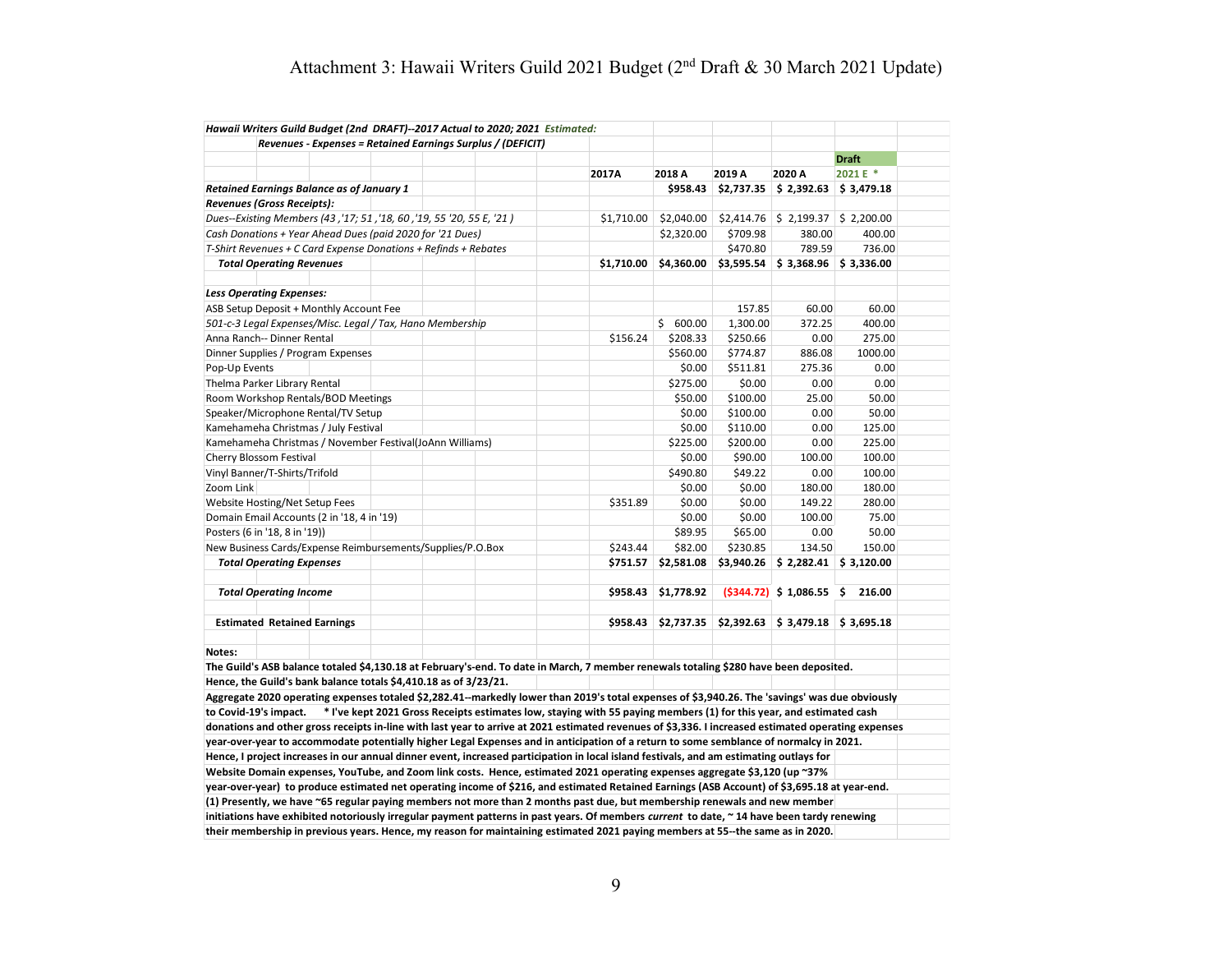## Attachment 3: Hawaii Writers Guild 2021 Budget (2nd Draft & 30 March 2021 Update)

|                                                                             | Hawaii Writers Guild Budget, 2017 Actual to 2020; 2021 Estimated:                                                                                                                                                                                                                                |  |        | Updated: 30 March 2021 |                  |            |                                     |                         |  |
|-----------------------------------------------------------------------------|--------------------------------------------------------------------------------------------------------------------------------------------------------------------------------------------------------------------------------------------------------------------------------------------------|--|--------|------------------------|------------------|------------|-------------------------------------|-------------------------|--|
|                                                                             | Revenues - Expenses = Retained Earnings Surplus / (DEFICIT)                                                                                                                                                                                                                                      |  |        |                        |                  |            |                                     |                         |  |
|                                                                             |                                                                                                                                                                                                                                                                                                  |  |        |                        |                  |            |                                     | <b>Draft</b>            |  |
|                                                                             |                                                                                                                                                                                                                                                                                                  |  |        | 2017A                  | 2018 A           | 2019 A     | 2020 A                              | 2021 E *                |  |
|                                                                             | Retained Earnings Balance as of January 1                                                                                                                                                                                                                                                        |  |        |                        | \$958.43         | \$2,737.35 | \$2,392.63                          | \$3,479.18              |  |
|                                                                             | Revenues (Gross Receipts):                                                                                                                                                                                                                                                                       |  |        |                        |                  |            |                                     |                         |  |
|                                                                             | Dues--Existing Members (43, '17; 51, '18, 60, '19, 55 '20, 55 E, '21)                                                                                                                                                                                                                            |  |        | \$1,710.00             | \$2,040.00       |            | $$2,414.76$ $$2,199.37$ $$2,200.00$ |                         |  |
|                                                                             | Cash Donations + Year Ahead Dues (paid 2020 for '21 Dues)                                                                                                                                                                                                                                        |  |        |                        | \$2,320.00       | \$709.98   | 380.00                              | 400.00                  |  |
|                                                                             | T-Shirt Revenues + C Card Expense Donations + Refinds + Rebates                                                                                                                                                                                                                                  |  |        |                        |                  | \$470.80   | 789.59                              | 840.71                  |  |
|                                                                             | <b>Total Operating Revenues</b>                                                                                                                                                                                                                                                                  |  |        | \$1,710.00             | \$4,360.00       | \$3,595.54 |                                     | $$3,368.96$ $$3,440.71$ |  |
|                                                                             |                                                                                                                                                                                                                                                                                                  |  |        |                        |                  |            |                                     |                         |  |
|                                                                             | <b>Less Operating Expenses:</b>                                                                                                                                                                                                                                                                  |  |        |                        |                  |            |                                     |                         |  |
|                                                                             | ASB Setup Deposit + Monthly Account Fee                                                                                                                                                                                                                                                          |  |        |                        |                  | 157.85     | 60.00                               | 60.00                   |  |
|                                                                             | 501-c-3 Legal Expenses/Misc. Legal / Tax, Hano Membership                                                                                                                                                                                                                                        |  |        |                        | \$600.00         | 1,300.00   | 372.25                              | 400.00                  |  |
|                                                                             | Anna Ranch-- Dinner Rental                                                                                                                                                                                                                                                                       |  |        | \$156.24               | \$208.33         | \$250.66   | 0.00                                | 275.00                  |  |
|                                                                             | Dinner Supplies / Program Expenses                                                                                                                                                                                                                                                               |  |        |                        | \$560.00         | \$774.87   | 886.08                              | 1000.00                 |  |
| Pop-Up Events                                                               |                                                                                                                                                                                                                                                                                                  |  |        |                        | \$0.00           | \$511.81   | 275.36                              | 0.00                    |  |
|                                                                             | Thelma Parker Library Rental                                                                                                                                                                                                                                                                     |  |        |                        | \$275.00         | \$0.00     | 0.00                                | 0.00                    |  |
|                                                                             |                                                                                                                                                                                                                                                                                                  |  |        |                        | \$50.00          | \$100.00   | 25.00                               | 50.00                   |  |
| Room Workshop Rentals/BOD Meetings<br>Speaker/Microphone Rental/TV Setup    |                                                                                                                                                                                                                                                                                                  |  |        | \$0.00                 | \$100.00         | 0.00       | 50.00                               |                         |  |
|                                                                             | Kamehameha Christmas / July Festival                                                                                                                                                                                                                                                             |  |        |                        | \$0.00           | \$110.00   | 0.00                                | 125.00                  |  |
|                                                                             | Kamehameha Christmas / November Festival(JoAnn Williams)                                                                                                                                                                                                                                         |  |        |                        | \$225.00         | \$200.00   | 0.00                                | 225.00                  |  |
|                                                                             | Cherry Blossom Festival                                                                                                                                                                                                                                                                          |  |        |                        | \$0.00           | \$90.00    | 100.00                              | 100.00                  |  |
|                                                                             | Vinyl Banner/T-Shirts/Trifold                                                                                                                                                                                                                                                                    |  |        |                        | \$490.80         | \$49.22    | 0.00                                | 150.00                  |  |
|                                                                             |                                                                                                                                                                                                                                                                                                  |  |        |                        |                  |            |                                     | 180.00                  |  |
| Zoom Link                                                                   |                                                                                                                                                                                                                                                                                                  |  |        |                        | \$0.00<br>\$0.00 | \$0.00     | 180.00<br>149.22                    | 280.00                  |  |
|                                                                             | Website Hosting/Net Setup Fees                                                                                                                                                                                                                                                                   |  |        | \$351.89               |                  | \$0.00     |                                     |                         |  |
| Domain Email Accounts (2 in '18, 4 in '19)<br>Posters (6 in '18, 8 in '19)) |                                                                                                                                                                                                                                                                                                  |  | \$0.00 | \$0.00                 | 100.00           | 75.00      |                                     |                         |  |
|                                                                             |                                                                                                                                                                                                                                                                                                  |  |        |                        | \$89.95          | \$65.00    | 0.00                                | 50.00                   |  |
|                                                                             | New Business Cards/Expense Reimbursements/Supplies/P.O.Box                                                                                                                                                                                                                                       |  |        | \$243.44               | \$82.00          | \$230.85   | 134.50                              | 150.00                  |  |
|                                                                             | <b>Total Operating Expenses</b>                                                                                                                                                                                                                                                                  |  |        | \$751.57               | \$2,581.08       | \$3,940.26 |                                     | $$2,282.41$ $$3,170.00$ |  |
|                                                                             | <b>Total Operating Income</b>                                                                                                                                                                                                                                                                    |  |        | \$958.43               | \$1,778.92       |            | $(5344.72)$ \$ 1,086.55 \$ 270.71   |                         |  |
|                                                                             |                                                                                                                                                                                                                                                                                                  |  |        |                        |                  |            |                                     |                         |  |
|                                                                             | <b>Estimated Retained Earnings</b>                                                                                                                                                                                                                                                               |  |        | \$958.43               | \$2,737.35       | \$2,392.63 |                                     | $$3,479.18$ $$3,749.89$ |  |
| Notes:                                                                      |                                                                                                                                                                                                                                                                                                  |  |        |                        |                  |            |                                     |                         |  |
|                                                                             | The Guild's ASB balance totaled \$4,130.18 at February's-end. To date in March, 7 member renewals totaling \$280 have been deposited.                                                                                                                                                            |  |        |                        |                  |            |                                     |                         |  |
|                                                                             | Hence, the Guild's bank balance totals \$4,410.18 as of 3/23/21.                                                                                                                                                                                                                                 |  |        |                        |                  |            |                                     |                         |  |
|                                                                             | Aggregate 2020 operating expenses totaled \$2,282.41--markedly lower than 2019's total expenses of \$3,940.26. The 'savings' was due obviously                                                                                                                                                   |  |        |                        |                  |            |                                     |                         |  |
|                                                                             | to Covid-19's impact. * I've kept 2021 Gross Receipts estimates low, staying with 55 paying members (1) for this year, and estimated cash                                                                                                                                                        |  |        |                        |                  |            |                                     |                         |  |
|                                                                             |                                                                                                                                                                                                                                                                                                  |  |        |                        |                  |            |                                     |                         |  |
|                                                                             | donations and other gross receipts in-line with last year to arrive at 2021 estimated revenues of \$3,336. I've increased estimated operating expenses<br>year-over-year to accommodate potentially higher Legal Expenses and in anticipation of a return to some semblance of normalcy in 2021. |  |        |                        |                  |            |                                     |                         |  |
|                                                                             | Hence, I project increases in our annual dinner event, increased participation in local island festivals, and am estimating outlays for                                                                                                                                                          |  |        |                        |                  |            |                                     |                         |  |
|                                                                             |                                                                                                                                                                                                                                                                                                  |  |        |                        |                  |            |                                     |                         |  |
|                                                                             | Website Domain expenses, YouTube, and Zoom link costs. Hence, estimated 2021 operating expenses aggregate \$3,120 (up ~37%                                                                                                                                                                       |  |        |                        |                  |            |                                     |                         |  |
|                                                                             | year-over-year) to produce estimated net operating income of \$216, and estimated Retained Earnings (ASB Account) of \$3,695.18 at year-end.                                                                                                                                                     |  |        |                        |                  |            |                                     |                         |  |
|                                                                             | (1) Presently, we have ~65 regular paying members not more than 2 months past due, but membership renewals and new member                                                                                                                                                                        |  |        |                        |                  |            |                                     |                         |  |
|                                                                             | initiations have exhibited notoriously irregular payment patterns in past years. Of members current to date, ~14 have been tardy renewing                                                                                                                                                        |  |        |                        |                  |            |                                     |                         |  |
|                                                                             | their membership in previous years. Hence, my reason for maintaining estimated 2021 paying members at 55--the same as in 2020.                                                                                                                                                                   |  |        |                        |                  |            |                                     |                         |  |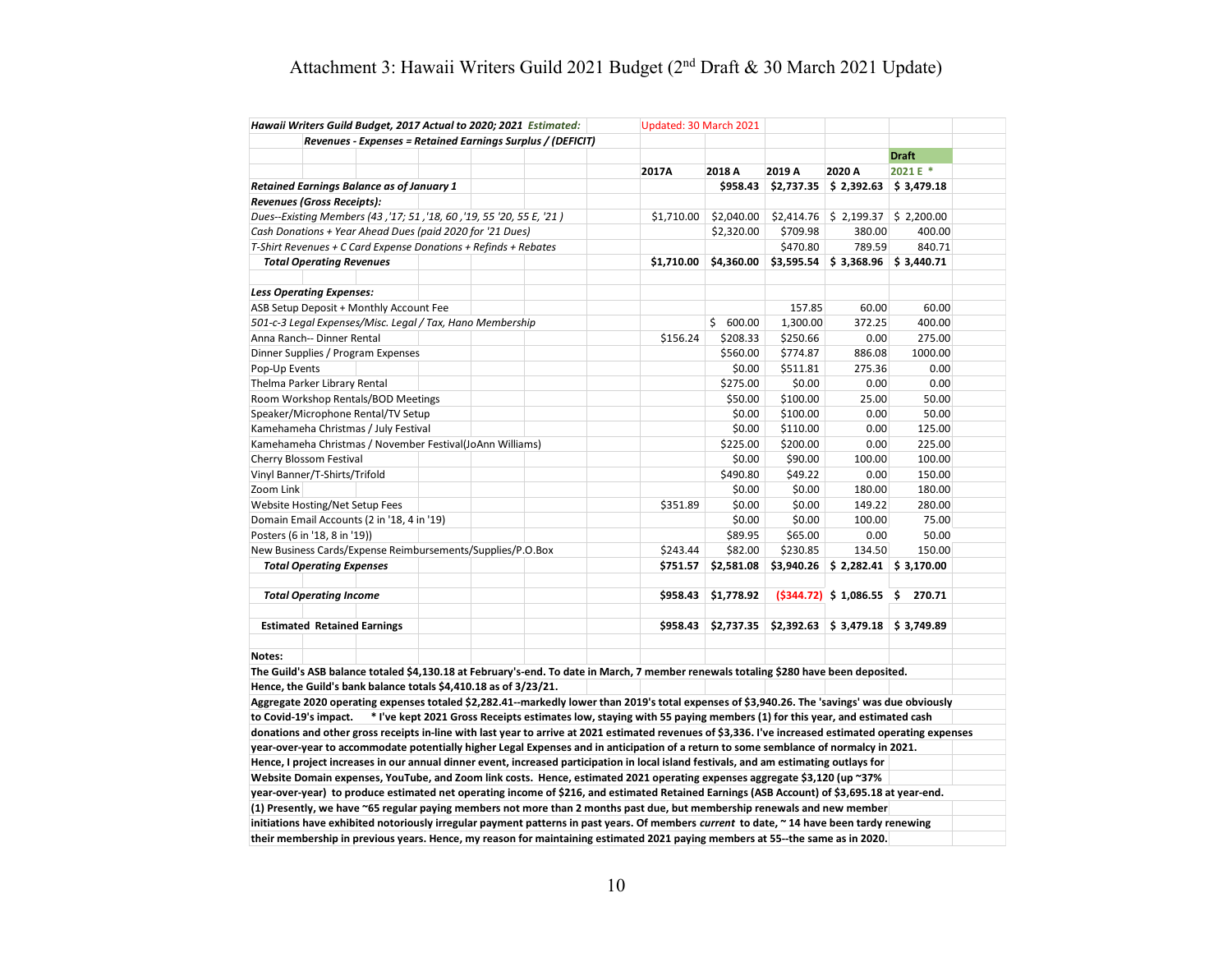# **Are You An Emerging (Or Hopeful) Writer?**

## **We can help.**

#### **The Hawaii Writers Guild**

**https://www.hawaiiwritersguild.com**

### **From Timid To Intrepid: The Budding Writer's Self-Assessment Tool**

Where are you on the Writers Spectrum? Check all that apply:

- 1) I can't even write a coherent grocery list.
- 2) My Muse keeps nudging me.
- 3) \_\_\_ My Muse keeps me awake at night.
- 4) I am working on/mulling over a project.
- 5) I am working on/mulling over a zillion projects.
- 6) I seek critique.
- 7) Or not.
- 8) I don't know how or where to publish/market my work.
- 9) I've had some success, eager to branch out.
- 10) I have my car trunk full of my published unsold books.